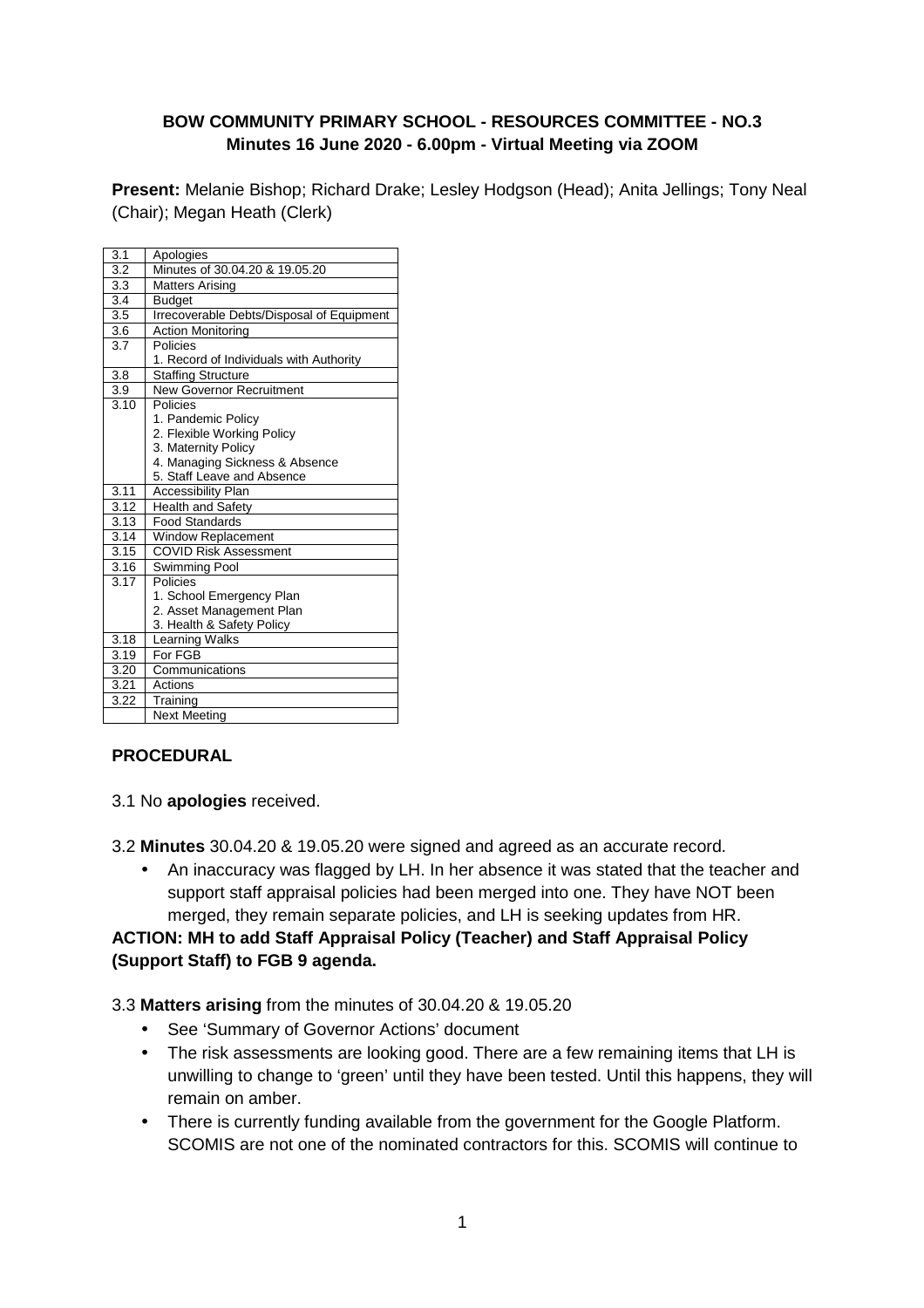support the server, while a government nominated contractor will support the Google Platform.

- The asset management plan has still not been carried out, due to COVID restrictions. FOBS will need to be contacted regarding the delay, as they are awaiting a list of items they can help to fund.
- Governors asked what the outcome was regarding the KS1 fence.
	- o It was explained that NF (seconded head) and Susan Vile researched and booked contractors. The work is now complete.

## **ACTION: TN to contact FOBS regarding delays to asset management plan.**

## **FINANCE**

## 3.4 **Budget**

- Governors have received no budget updates/figures received from the school. LH has received no updates.
- Governors asked when a budget update is to be expected?
	- $\circ$  LH explained how they need to be checked by Suzette, who has very limited availability at the moment, due to the COVID situation.
	- o This will hopefully be ready in time for the final FGB meeting.
- Governors asked for the update to be sent to the lead finance governor as soon as they are received (even if this is prior to Suzette's review).
- Governors questioned whether anything can be done without Suzette.
	- o LH explained that Suzette will need to tweak elements of the budget and she is up to date with the how the new system works.
- Governors asked what will happen if Suzette cannot schedule us in this term.
	- o LH explained how she does not currently know as she has not had the chance to speak to her.
- Governors emphasised the importance of seeing the figures this term.

### **ACTIONS: 1. LH to send the budget to TN as soon as it is received.**

## **2. LH to contact Suzette regarding her availability and to discuss what would happen if she cannot fit us in this term.**

# 3.5 **Irrecoverable Debts/Disposal of Equipment**

- Governors asked if, without the budget figures, the school are aware of any irrecoverable debts/disposal of equipment.
	- o LH stated that she is not aware of any. There have been no school trips and parents can only get into one week's worth of arrears with school lunches, as they are blocked from booking anymore until the debt is paid.
- Governors asked if there were any trips that had been cancelled and already paid for by parents.
	- o LH explained that the year 6 residential has had to be cancelled. Refunds are having to be set up via the School Comms system, as this is where they were paid in to. This has not been used before but is currently being processed.
- Governors asked if parents have been informed of this.
	- o LH stated that they have.

### 3.6 **SFVS Action Monitoring**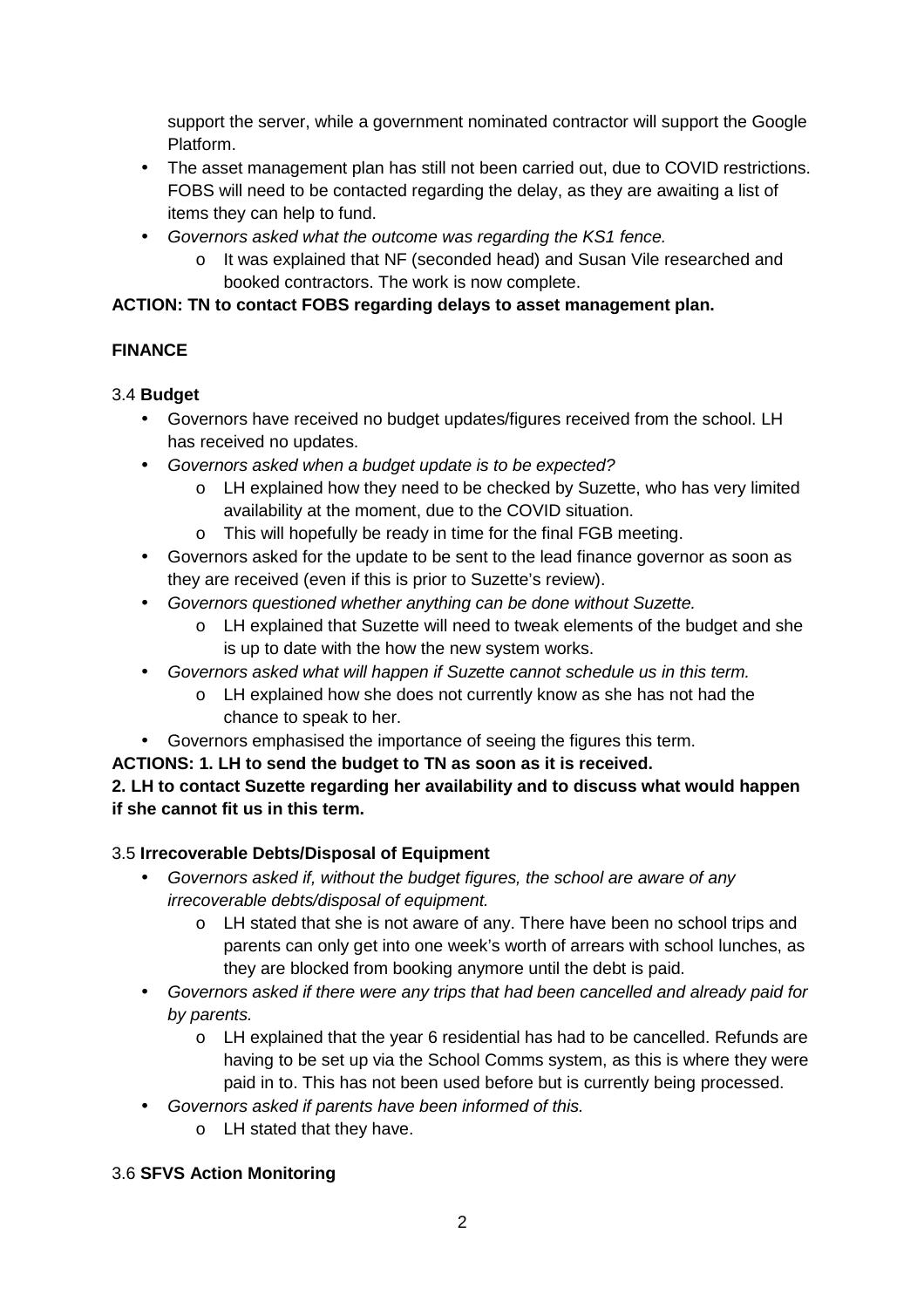- See 'Bow Primary School Contracts' document.
- The ongoing contracts list has been completed and all have been reviewed, except the telephone contracts.
- Insurance is red item, but this cannot be changed due to schools having limited choice in insurers.
- PAT testing is a red item that could be solved by liaising with other local schools. Some have staff that are trained to PAT test. This may reduce this cost.
- All SFVS actions have been completed, with the exception of the telephone contracts review.
- The Finance Audit date is TBC.

## 3.7 **Policies**

## 3.7.1 **Record of Individuals with Authority**

• There are no changes, the current staff will be carried forward. Proposed by TN. Seconded by MB. Agreed by ALL.

## **PERSONNEL**

## 3.8 **Staffing Structure**

- See 'Resources Report'
- Teachers will not change.
- There are 8 children who will be needing extra support, starting Reception in September (one with a pending EHCP for poor behaviour).
- There is a range of needs in this new intake, many of which are not being adequately supported at home.
- Governors asked if there is a way we can communicate this lack of support.
	- $\circ$  The lack of support is due to lack of funding. It is a national problem that does not get communicated up the chain of command. This is a national policy issue.
- One child is going to need a lot of extra support.
- Governors asked if this particular child is suitable for mainstream schooling.
	- o LH explained that it has been questioned. LH and the SENDCo will monitor this child, and the others, carefully.
- The new children will be covered by current staff.
- Governors asked if the new children have met any school staff.
	- o LH explained that due to the COVID situation, they have not.
- The school are hiring 2 new 1:1 TAs. One will be full-time, one will be part-time. This is all within the budget constraints.
- Governors noted that planning for next year is extremely difficult with the current COVID restrictions. Governors thanked LH for her continued hard work.
- Governors discussed needing to be prepared for a potentially tough autumn term with regards to budget and potential exclusions.
- Governors asked if governors have been contacted regarding the upcoming interviews.
	- o LH stated that she would be contacting the clerk to confirm tomorrow.

**ACTION: LH to contact MH to confirm TA interview governors.**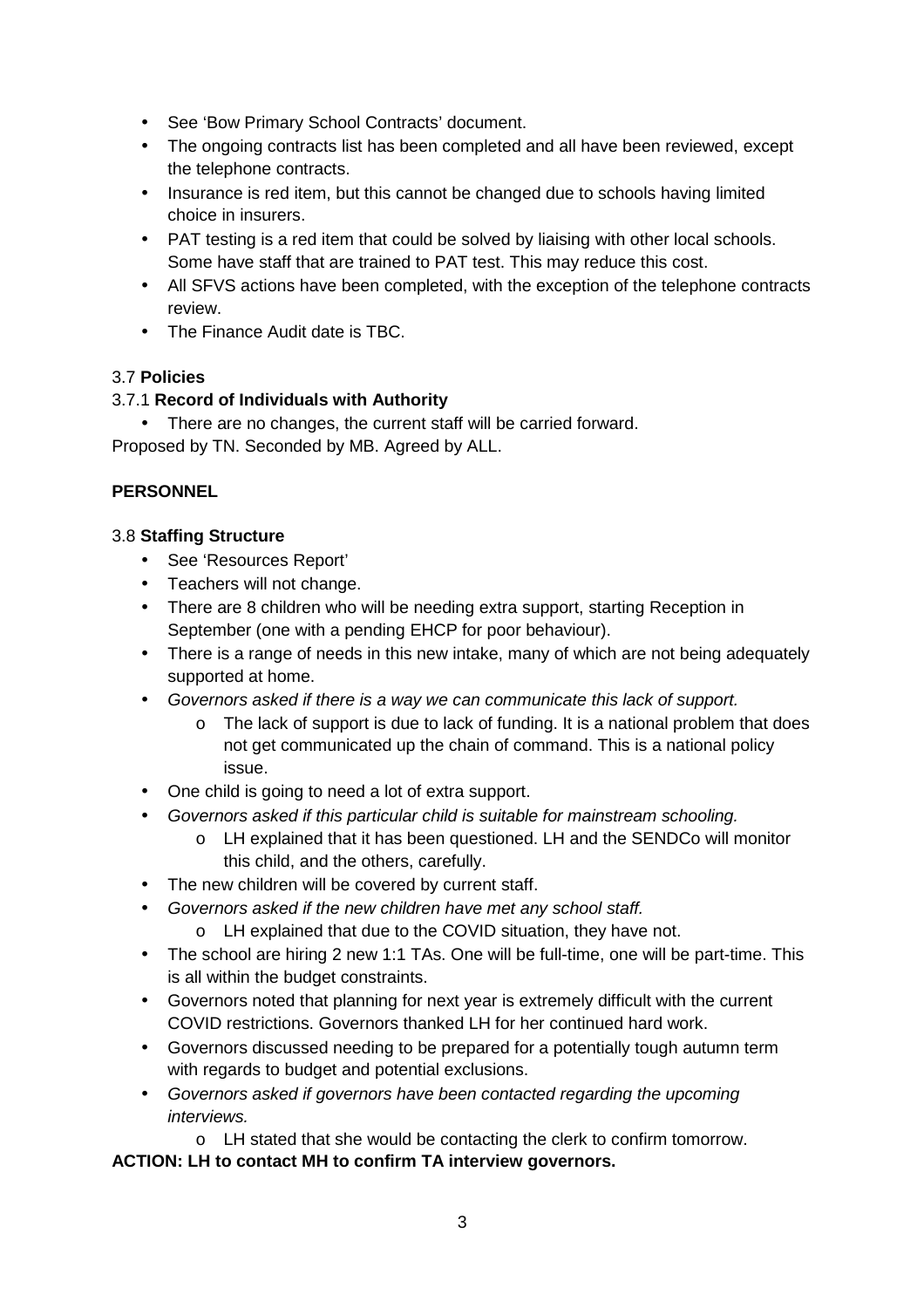### 3.9 **New Governor Recruitment**

- Terms of Office for governors cannot be extended due to the current situation.
- There are still 2 vacancies.
- AJ has been seeking governors from 'Inspiring Governance', however, there is presently no-one local to us.
- AJ is actively promoting the vacancies.
- Governors noted that parents of the new intake of children may be interested.

**ACTION: LH to repeat the advertisement in the Bow Times/school newsletter.** 

#### 3.10 **Policies**

3.10.1 **Pandemic Policy;** 3.10.2 **Flexible Working Policy;** 3.10.3 **Maternity Policy;** 3.10.4 **Managing Sickness & Absence;** 3.10.5 **Staff Leave and Absence** 

- See 'Policy Review' from MB.
- The Pandemic Policy was adopted as a chairs action, pending governor approval.

Policies above proposed by MB. Seconded by RD. Agreed by ALL.

### **PREMISES**

#### 3.11 **Accessibility Plan**

- This has been unable to take place due to COVID restrictions.
- RD will carry this out as soon as the situation allows.
- RD will focus on the physical element of the plan; LH will focus on the curriculum element.
- RD would like to receive further induction to this and other areas of governance when restrictions are lifted.

### **ACTIONS: 1. MH to give RD a 'tour' of the governance folders in the school office when restrictions are lifted.**

### **2. TN to send the Haywards School Accessibility Plan to both LH and RD.**

### 3.12 **Health and Safety**

- All risk assessments have been completed.
- Learning walks cannot currently be carried out.
- Maintenance is carried out outside of school hours.
- Governors asked if fire drills are currently happening?
	- $\circ$  LH explained that they are going to be carried out but one bubble at a time.
- Governors asked if legionella monitoring has been carried out over lockdown.
	- o LH explained how this has been happening and that all taps in school were run weekly during lockdown.
- The lockdown alarm has not been tested, this will be difficult to carry out safely with the COVID restrictions.

### 3.13 **Food Standards**

• See 'Resources Report'

### 3.14 **Window Replacement**

• This was due to be carried out during the Easter holiday, however COVID restrictions postponed this.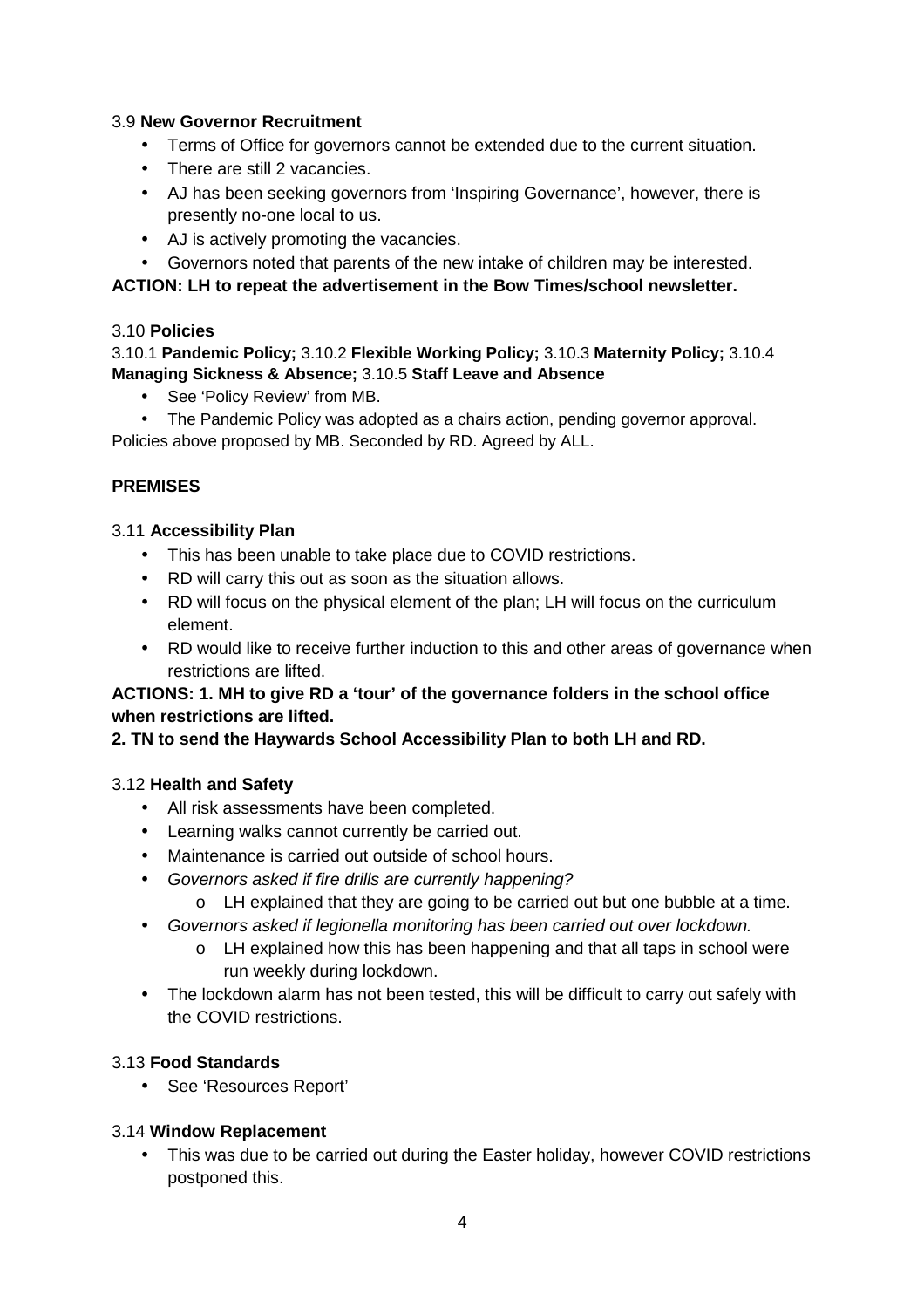- LH is currently negotiating a new date, either during the summer holiday, or October half term.
- Governors queried if the October half term would be enough time for the works to be completed.
	- o LH is not sure and will follow this up.

## **ACTION: LH to arrange a new date for the windows to be replaced and to confirm how long will be needed to complete the works.**

## 3.15 **COVID Risk Assessment**

- This has been completed.
- There are a large number of questions that needed to be answered. Approximately 75% of these are now rated green. Some are amber, due to not being tested yet (see item 3.3).
- TN will circulate the complete risk assessment to all.

# **ACTION: TN to circulate the complete risk assessment to all.**

## 3.16 **Swimming Pool**

• The swimming pool will not open at all this year, due to current COVID restrictions.

## 3.17 **Policies**

## 3.17.1 **School Emergency Plan;** 3.17.2 **Asset Management Plan;** 3.17.3 **Health & Safety Policy**

- Carried forward to FGB 9.
- RD needs further induction.
- MB has volunteered to induct RD into reviewing policies and show him the governor 'back room'.

### **ACTION: 1. MB to give RD a policy 'induction'.**

**2. LH to create a school 'back room' login for RD.** 

### **3. MH to ensure Actions 3.11.1 & 3.17.1 tie together and give RD a 'complete' understanding.**

# **GOVERNANCE**

### 3.18 **Learning Walks**

• There have been no learning walks carried out due to COVID restrictions.

### 3.19 **For FGB**

- The budget needs to be reviewed before the end of term.
- 'Missed' policies to be reviewed.

## **ACTION: MH to ensure all necessary policies have been reviewed, and those missed are added to FGB 9 agenda.**

### 3.20 **Communications**

- TN to contact FOBS regarding asset management plan delay.
- LH to advertise governor vacancies in Bow Times/Newsletter.

### 3.21 **Actions**